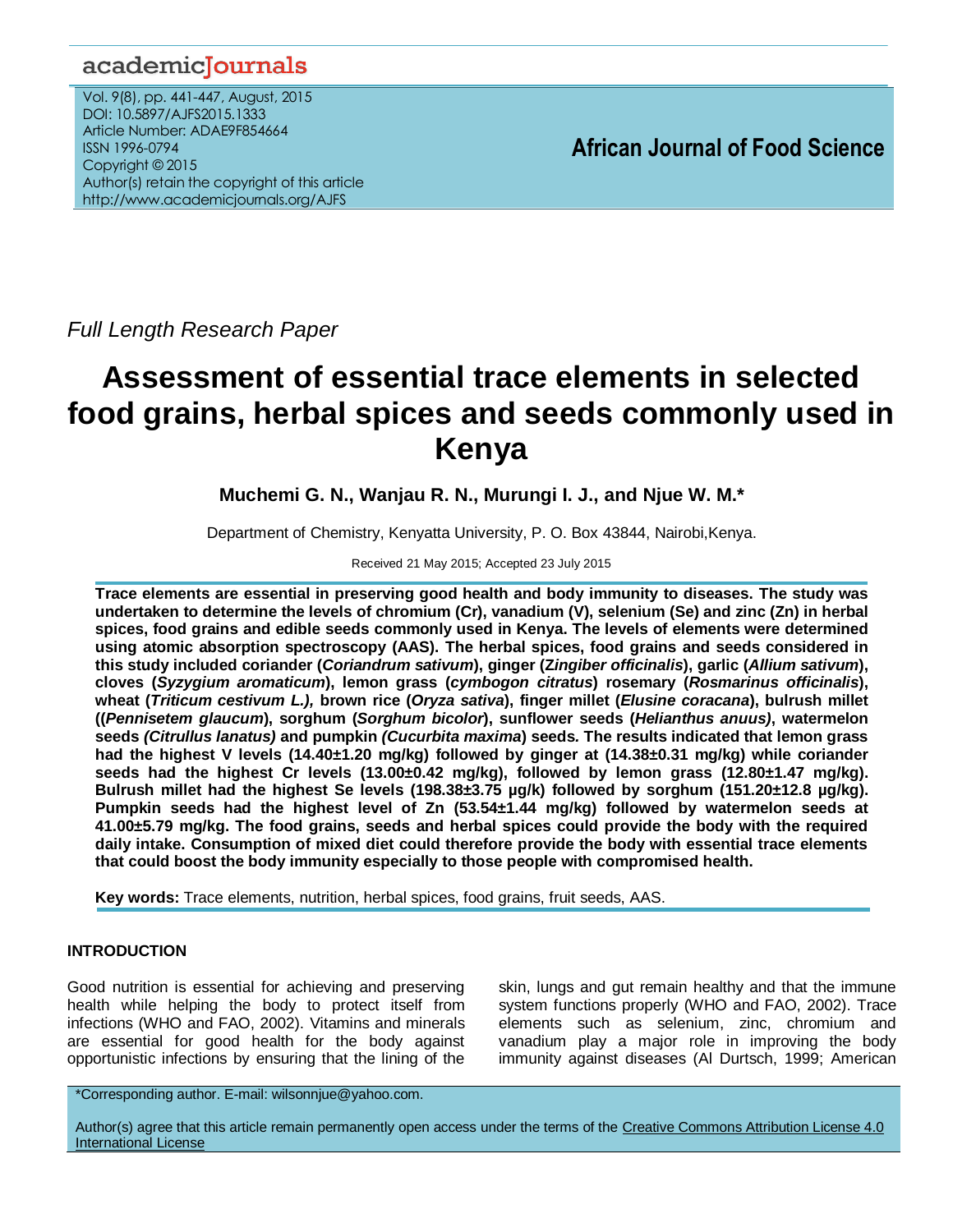Cancer Society, 2004). Available and reliable sources of these minerals in terms of absorption are plant sources. Plants absorb much of the essential elements from the soil in which they grow. Herbal spices and food grains contain essential trace elements in amounts that are helpful to the body. In spite of advances in diagnosis and treatment, cancer continues to be a major health burden (American Cancer Society, 2004). With the fear associated with diagnosis of cancer, it is not surprising that the public may have considerable interest in easily implementable measures such as use of vitamins and trace element supplements for cancer prevention. Selenium is effective in cancer reduction because it prevents development and progression by causing cancer cells to die before they can have a chance to grow and spread in a process called apoptosis (American Cancer Society, 2004). Selenium is also said to preserve elasticity in body tissue, slow aging process, improve the flow of oxygen to the heart, prevent abnormal blood clotting and stimulate the formation of antibodies in response to vaccines (American Cancer Society, 2004). Selenium is an excellent anti-oxidant. Various studies have shown that people with epilepsy have significant low levels of selenium and supplementation with selenium results in fewer seizures (Mahyar, et al., 2010). Zinc in the diet can greatly reduce cases of malaria, diarrhoea, pneumonia and other infections (Fox, 1998). These diseases are the major killers of children all over the world. Zinc is essential for human body growth and development of normal brain function. It is a component of many enzymes and thus involved in numerous metabolic processes (Rink and Gabriel, 2000). It is an important co-factor of important enzymes such as DNA, RNA and protein synthesis and so on, is important for cell division (Hambidge et al, 1986). It plays an important role in the protection of cell membrane integrity and may be protective against free radical injury (Prasad, 1983).

Replacing complex carbohydrates with refined simple carbohydrates (white flour and sugar) will eventually wear out chromium supply and possibly cause diabetes (Al Durtsh, 1999). Chromium is found in tiny amounts in the body and has the main function of glucose metabolism. Insulin, a hormone that controls blood sugar cannot function without glucose tolerance factor (GTF) and the molecule contains chromium. Chromium is also required by pregnant mothers to build the babies stock to last them up to 10 years of age when they start ingesting Cr (Al Durtsh, 1999). Vanadium is essential in humans, as it helps to promote healthy glucose levels in people with lack of insulin sensitivity. It also plays a role in building healthy bones and teeth as well as promoting healthy cellular replication in the body (Cohen et al., 1995).

There is great interest in healthy benefits of whole grain foods like brown rice, millets sorghum, whole wheat and spices in countries around the world. Hence, this study was done to: (1) analyse some essential trace elements in selected food grains and spices, and (2) compare with

recommended daily in intake (RDI).

#### **MATERIALS AND METHODS**

#### **Sampling**

The herbal spices, grains and edible seeds were obtained from supermarkets, open air markets and agrochemical shops in the Central Business District (CBD), Nairobi city, Kenya. The pumpkin and watermelon seeds were freshly scooped from the fruits, washed and dried. All the samples were dried in the oven at 80°C to a constant weight and ground using a laboratory mini miller (Glen Crescent Company, England) and homogenized to make a representative sample. The samples were finally put in clean polythene bags, labeled and stored safely awaiting analysis in the laboratory. For zinc, analysis was done at Government Chemist laboratory using AAS model AA-668 (Shimadzu, Japan) while analysis of vanadium, selenium and chromium was done at Mines and Geology laboratory using AAS VGA-77 Model (Varian, Australia).

#### **Chemicals and reagents**

All chemicals and reagents used in this research were of analytical grade. Nitric acid, sulphuric acid and perchloric acid were sourced from Thomas Baker Chemicals Ltd. Mumbai India whereas hydrochloric acid and sodium hydroxide were from Sd. Line Chem. Lab. Mumbai India. Sodium hydroxide was from Sigma Aldrich Chemi Kallen GmbH, United States. The standards (Zn, Se, Cr and V) were prepared by serial dilution of commercially pre-prepared stock solutions purchased from Fluka Chemie GmbH Aldrich Chemical Company, Inc. USA. The stock solutions were in 1% nitric acid with concentration of 1000 µg/ml.

#### **Cleaning of glassware and plastic containers**

All glassware were cleaned with detergent and hot water, rinsed several times with tap water and then soaked for several hours in 10% nitric acid solution. Finally they were rinsed thoroughly with distilled deionized water, dried in the oven at 105°C and then stored in clean and dry drawers. The plastic bottles were cleaned with detergent and tap water, soaked with 1:1 nitric acid overnight and rinsed with distilled deionized water and then dried on open racks.

#### **Sample preparation for AAS**

A 2.0 g sample was weighed and placed in a 250 ml Kjeldhal flask and digested with 27 ml mixture of  $HNO<sub>3</sub>$ , H<sub>2</sub>SO<sub>4</sub> and  $HClO<sub>4</sub>$  in the ratio of 6:3:1 (Horwitz, 2001; Khan et al., 2011). The digest was cooled and filtered using Whatman No. 42 filter paper into 100 ml volumetric flask and then diluted to the mark with distilled deionized water. The sample was then transferred into a plastic bottle. A blank was prepared in the same way as the samples. Standards containing known concentrations of the elements were prepared from pre-prepared stock solutions by serial dilutions. Using values for standards, a calibration curve was obtained and used to quantify the trace element levels in the digested samples and blank. The samples were analysed in triplicates. Samples, standards and blank were analysed against calibration curve for each element (Figure 1) under same conditions using AAS (Horwitz, 2001; Khan et al., 2011). The operating conditions of the AAS (Shimadzu model AA-668) are given in Table 1. Selenium was analysed using a hydride generator (Varian Model VGA-77) connected to AAS (Model Spectra AA-10, Varian, Australia).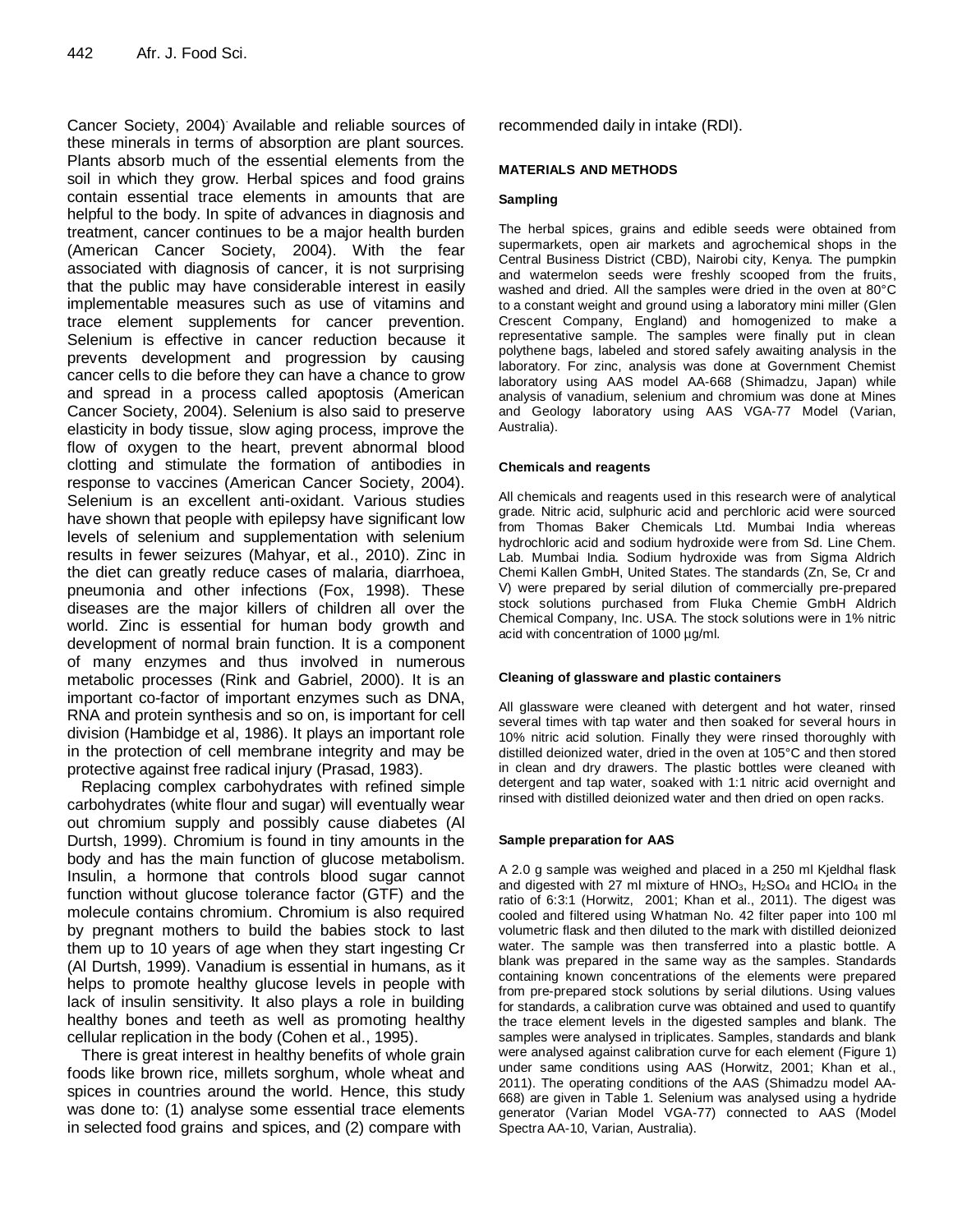



**Figure 1.** Zn Calibration curve

**Table 1.** Atomic absorption spectroscopy (AAS) operating conditions.

| <b>Parameter</b>               | Cr            | Zn            | Se              | v                          |
|--------------------------------|---------------|---------------|-----------------|----------------------------|
| Wavelength (nm)                | 357.9         | 213.9         | 197             | 318.5                      |
| Slit width (nm)                | 0.2           | 1.0           | 1.0             | 0.2                        |
| Flame                          | Air/Acetylene | Air/Acetylene | Air/Acetylene   | No <sub>2</sub> /Acetylene |
| Oxidant flow rate (Litres/min) | 1.5           | 1.5           | 1.5             | 4.5                        |
| Detection limit                | $0.02$ mg/kg  | $0.01$ mg/kg  | $0.03 \mu g/kg$ | $0.02$ mg/kg               |
| Sensitivity                    | 0.015         | 0.01          | 0.02            | 0.4                        |

#### **Calibration curves**

Calibration curves (Figures 1-4) from the standards (Zn, Se, Cr and V) were used to determine the concentrations of the trace elements in the samples. The Zn, V and Cr, concentration was indicated in mg/kg while that of Se was given in μg/kg. To eliminate some of the errors associated with a single measurement, the working curve method was used. A working curve was prepared by plotting absorbance of solutions of standards of the trace elements as a function of their concentration. The standard solutions that were used to prepare the working curve had a broad range of concentrations to encompass the measured absorbance of all sample solutions.

## **RESULTS AND DISCUSSION**

The results of all food items analyzed for Zn, Se, Cr and V are shown in Table 2. The results indicate that the samples considered in this study have the trace elements V, Se, Cr and Zn though the amounts varied from sample to sample.

Zinc levels varied from 10.9±0.39 in Rosemary to 53.54±1.44 in pumpkin seeds. Zinc levels were found to be the highest in pumpkin seeds (53.54±1.44 mg/kg),

**Calibration curve**



**Figure 2.** Se calibration curve

followed by watermelon and sunflower seeds respectively. There is significant difference (p<0.05) in the Zn levels in pumpkin and sunflower seeds but no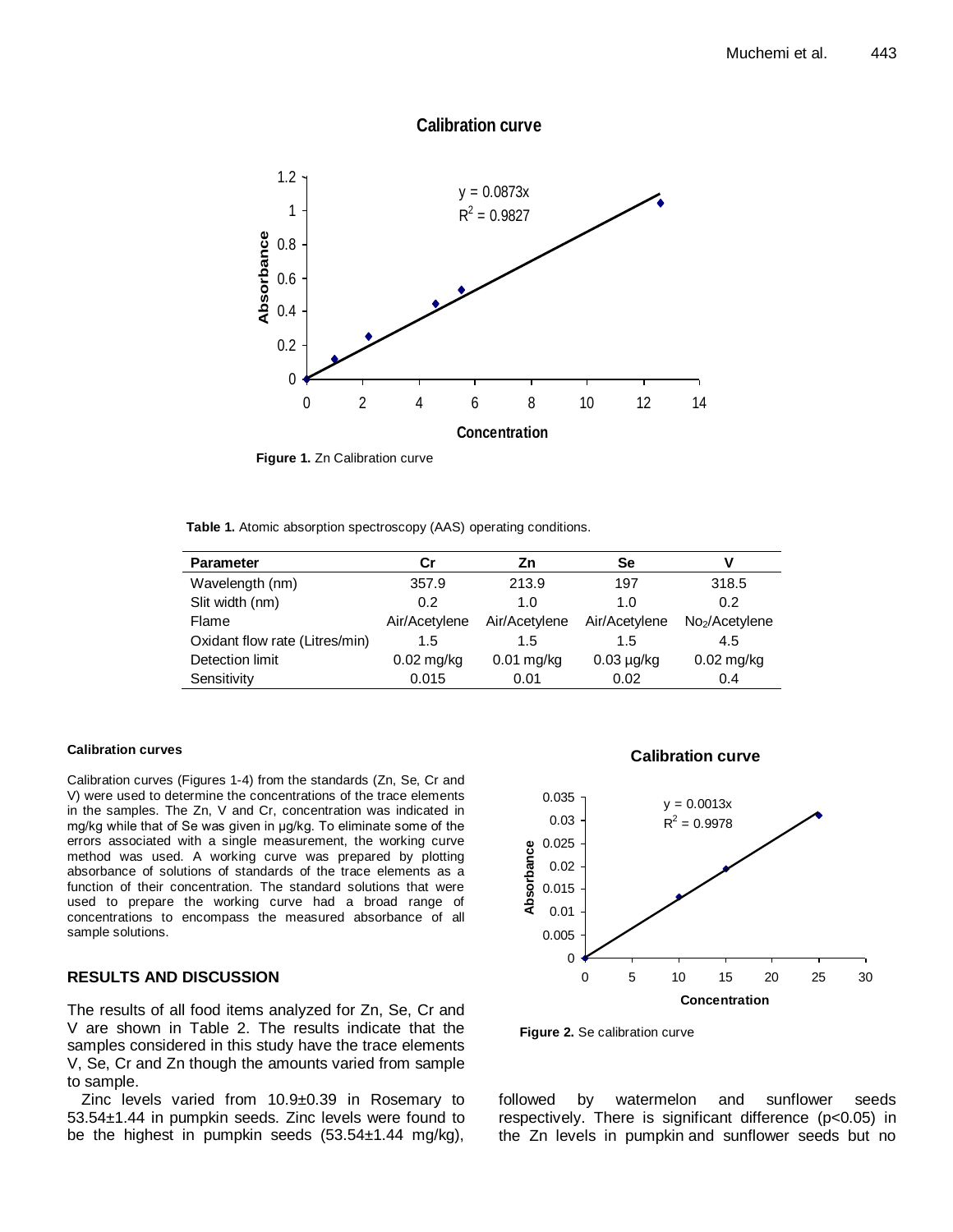

**Figure 3.** Cr calibration curve.



**Calibration curve**

**Figure 4.** V calibration curve.

significant difference in Zn levels found in pumpkin and watermelon seeds. Among the grains, bulrush millet had the highest level of Zn (28.78  $\pm$  0.65) while sorghum had the lowest level. Among the spices, coriander seeds had the highest level of Zn at 34.5 mg/kg. Zinc is the component of more than 270 enzymes and its deficiency in the organism is accompanied by multisystem dysfunction (Zinpro, 2000). It is responsible for sperm manufacture, fetus development and proper function of the immune response (Serfor et al., 2002). Zinc plays a role in the synthesis and degradation of carbohydrates, lipids,

proteins and nucleic acids (Hambidge et al., 1986). Severe Zn deficiency effects include impaired reproduction, immune disorders, dermatitis and impaired wound healing, night blindness, poor appetite, liver cirrhosis, enhanced sensitivity to drugs, most of which are treatable with adequate amounts of Zn (Walsh et al., 1994). This indicates that a mixed diet of the fruit seeds, food grains and spices are a good source of zinc and their consumption could be encouraged to individuals with low levels of zinc. The RDI levels of zinc are 2.5-9.4 mg/kg (Giridhar et al., 2013).

Selenium was highest in bulrush millet (198.38 µg/kg) followed by watermelon seeds, ginger, garlic and sorghum respectively. The lowest level was in brown rice with 27.73 µg/kg. There is no significant difference (p>0.05) in the levels of selenium in bulrush millet and watermelon seeds. However, bulrush millet is commonly consumed by a larger population of Kenyans as part of diet but unfortunately, the watermelon seeds are thrown away as people consume the fresh juicy part. The spices are consumed in small amounts but they are believed to have a therapeutic effect. Selenium improves sperm motility and hence human reproduction (Hawkes and Turek, 2001). It is also an essential co-factor of antioxidant enzyme such as glutathione peroxidase (Zhang et al., 1999) and its deficiency has been associated with cardiovascular diseases, diabetes, arthritis (Stranges et al., 2006; Coppinger and Diamond, 2001). It has also been shown to have protective role against cancers such as prostrate (Bjelakovic et al., 2004; Yu et al., 1997) and to improve immune function (Broome et al., 2004). Deficiency of selenium causes hair loss, skin and fingernail discoloration, low immunity and fatigue. Increasing selenium level intake improves immune function when body stores are not at an optimal level (Broome et al., 2004). The bulrush millet, sorghum, watermelon seeds and spices such as garlic and ginger have selenium levels, which could provide the recommended daily intake. The required daily intake of Se is 55 µg for health adults with 40 µg being the minimum requirement while a daily dose of 100-200 µg inhibit genetic damage and cancer development in humans because a methylated form of Se is necessary for cancer reduction (Whanger, 2003).

Vanadium was found to be highest in lemon grass (14.4 mg/kg) followed by ginger 14.38 mg/kg, cloves 13.60 mg/kg and coriander seeds (12.4 mg/kg) respectively. There was no significant difference between levels of vanadium in lemon grass and ginger at  $P= 0.05$ . Vanadium levels were found to be higher among the spices studied (11.8-14.4 mg/kg) and therefore recommended for use in food preparation. Vanadium is used for treating diabetes, high cholesterol, heart disease, tuberculosis, syphilis, anemia, water retention (edema) and for improving athletic performance in weight training; and for preventing cancer (Cusi et al., 2001; Guo et al., 2010; Samantha, 2008). It is believed to prevent

## **Calibration curve**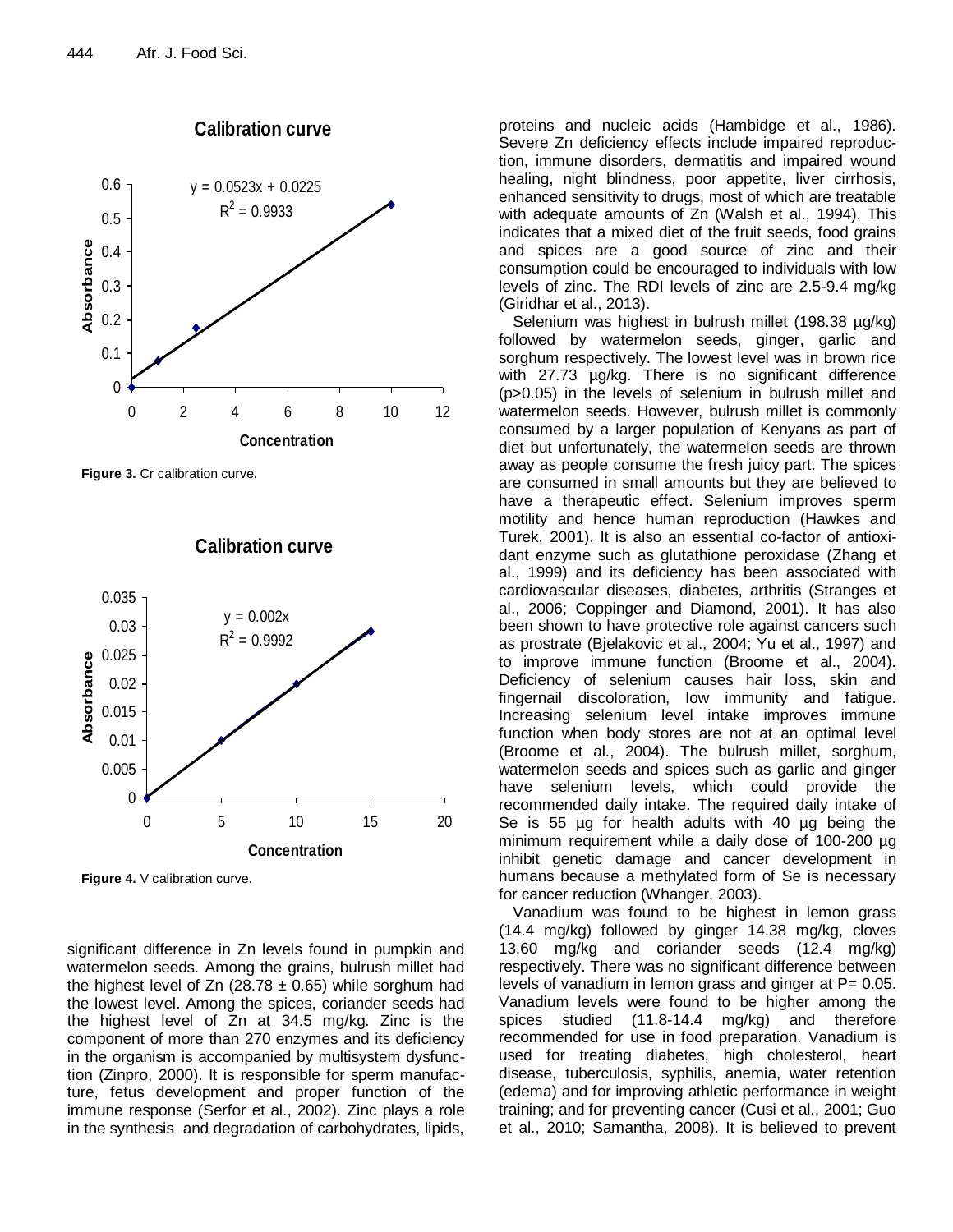| <b>Food item</b>      | Zn (mg/kg)       | Se (µg/kg)        | V (mg/kg)        | Cr (mg/kg)       |
|-----------------------|------------------|-------------------|------------------|------------------|
| Brown rice            | $19.2 \pm 1.16$  | $27.73 \pm 1.68$  | $5.76 \pm 0.51$  | $2.24 \pm 0.28$  |
| Wheat                 | $27.29 \pm 2.61$ | $140.69 \pm 5.7$  | $11.48 \pm 1.32$ | $5.69 \pm 0.34$  |
| Finger millet         | $19.0 \pm 0.82$  | $91.38 \pm 5.68$  | $9.58 \pm 0.56$  | $2.32 \pm 0.54$  |
| <b>Bulrush millet</b> | $28.78 \pm 0.65$ | $198.38 \pm 3.75$ | $6.28 \pm 0.6$   | $2.70 \pm 0.38$  |
| Sorghum               | $17.89 \pm 2.33$ | $151.2 \pm 12.8$  | $7.23 \pm 1.18$  | $5.86 \pm 0.27$  |
| Garlic                | $18.9 \pm 0.77$  | $151.9 \pm 11.90$ | $8.1 \pm 0.58$   | $1.76 \pm 0.25$  |
| Ginger                | $20.5 \pm 2.37$  | $153.9 \pm 0.90$  | $14.38 \pm 0.31$ | $10 \pm 1.01$    |
| Rosemary              | $10.9 \pm 0.39$  | $96.2 \pm 3.9$    | $11.80 \pm 1.50$ | $4.25 \pm 0.75$  |
| <b>Cloves</b>         | $27.07 \pm 4.9$  | $30.1 \pm 6.30$   | $13.60 \pm 1.20$ | $4.6 \pm 0.80$   |
| Lemon grass           | $31.30 \pm 0.81$ | $110.7 \pm 15.20$ | $14.4 \pm 1.2$   | $12.80 \pm 1.47$ |
| Coriander seeds       | $34.50 \pm 0.71$ | $82.7 \pm 16.3$   | $12.4 \pm 2.5$   | $13.0 \pm 0.42$  |
| Pumpkin seeds         | $53.54 \pm 1.44$ | $16.54 \pm 1.02$  | $1.54 \pm 0.17$  | $5.26 \pm 0.57$  |
| Watermelon<br>seeds   | $41.00 \pm 5.79$ | 182.70 ±13.2      | $8.50 + 1.15$    | $6.20 \pm 1.11$  |
| Sunflower seeds       | $36.8 \pm 0.74$  | $36.50 \pm 3.26$  | $10.53 \pm 1.31$ | $5.0 \pm 1.29$   |

**Table 2.** Amount of trace elements present in the food grains, herbal spices and seeds

**Table 3.** Comparison of t-critical for Zn, Se, Cr and V.

| Food item         | Mean levels of Zn<br>(mg/kg)<br>$(n=10)$ | Zn t-value<br>at P=0.05 | Mean levels of<br>Se $(\mu g / kg)$<br>$(n=10)$ | Se t-value<br>at $P=0.05$ | Mean levels of<br>Cr (mg/kg)<br>$(n=10)$ | Cr t-value<br>at P=0.05 | V mean levels in<br>mg/kg ( $n=10$ ) | V t-value at<br>$P = 0.05$ |
|-------------------|------------------------------------------|-------------------------|-------------------------------------------------|---------------------------|------------------------------------------|-------------------------|--------------------------------------|----------------------------|
| <b>Brown</b>      | $21.01 \pm 1.21$                         | 15.70                   | $27.73 \pm 1.68$                                | $-51.32$                  | $2.24 \pm 0.28$                          | 23.04                   | $6.61 \pm 0.97$                      | 21.52                      |
| Wheat             | $30.95 \pm 1.23$                         | 25.34                   | $140.69 \pm 5.7$                                | 47.54                     | $5.68 \pm 0.34$                          | 50.96                   | $11.47 \pm 1.32$                     | 27.45                      |
| Finger millet     | $21.80 \pm 0.82$                         | 17.48                   | $91.38 \pm 5.68$                                | 20.25                     | $3.00 \pm 0.26$                          | 34.06                   | $9.58 \pm 0.56$                      | 54.04                      |
| Bulrush<br>millet | $32.44 \pm 0.70$                         | 78.78                   | $198.38 \pm 3.75$                               | 23.77                     | $2.79 \pm 0.44$                          | 18.61                   | $6.28 \pm 0.60$                      | 33.05                      |
| Sorghum           | $21.01 \pm 2.3$                          | 8.26                    | $151.20 \pm 12.80$                              | 120.90                    | $5.86 \pm 0.27$                          | 66.24                   | $8.25 \pm 0.74$                      | 35.21                      |
| Garlic            | $53.54 \pm 1.44$                         | 84.63                   | $152.01 \pm 11.90$                              | 161.46                    | $1.76 \pm 0.25$                          | 19.73                   | $8.1 \pm 0.58$                       | 44.11                      |
| Ginger            | $41.00 \pm 5.79$                         | 14.20                   | $153.81 \pm 0.89$                               | 351.08                    | $10.00 \pm 1.01$                         | 30.68                   | $14.38 \pm 0.31$                     | 146.59                     |
| Rosemary          | $36.80 \pm 0.74$                         | 93.16                   | $30.07 \pm 0.63$                                | $-125.14$                 | $4.60 \pm 0.80$                          | 17.39                   | $13.63 \pm 1.20$                     | 35.92                      |
| Cloves            | $24.68 \pm 1.20$                         | 25.51                   | $96.22 \pm 3.90$                                | 33.42                     | $3.78 \pm 0.96$                          | 11.79                   | $11.80 \pm 1.50$                     | 24.86                      |
| Lemon<br>grass    | $23.32 \pm 2.26$                         | 11.64                   | $110.69 \pm 15.20$                              | 11.86                     | $12.80 \pm 1.47$                         | 27.10                   | $14.38 \pm 1.20$                     | 37.87                      |
| Coriander         | $30.00 \pm 0.44$                         | 10.78                   | $82.71 \pm 16.30$                               | 5.38                      | $13.00 \pm 0.42$                         | 96.37                   | $12.38 \pm 2.50$                     | 15.65                      |
| Pumpkin           | $12.82 \pm 0.84$                         | $-8.20$                 | $16.54 \pm 1.02$                                | $-120.84$                 | $5.26 \pm 0.57$                          | 28.07                   | $1.54 \pm 0.17$                      | 28.46                      |
| Watermelon        | $33.30 \pm 2.77$                         | 20.89                   | $182.70 \pm 13.20$                              | 30.59                     | $6.20 \pm 1.11$                          | 17.09                   | $8.50 \pm 1.15$                      | 23.34                      |
| Sunflower         | $36.84 \pm 0.58$                         | 119.08                  | $36.50 \pm 3.26$                                | $-17.94$                  | $5.00 \pm 1.29$                          | 11.76                   | $10.53 \pm 1.37$                     | 25.39                      |

cholesterol formation in blood vessels and nervous system as well as improving insulin sensitivity and reducing blood sugar in people with type 1 and type 2 diabetes mellitus (Cusi et al., 2001). Vanadium may also be needed for iodine metabolism and/or thyroid function. However, vanadium deficiency causes reduced growth, poor bone development, impaired reproductive capacity and poor teeth development (Kreider, 1999). The spices (lemon grass, ginger, cloves) and coriander seeds as well as wheat are good sources of vanadium, which could provide the body with sufficient levels required to improve

and maintain body immunity. The RDI requirement for vanadium is 10 μg/kg (NAS, 1998).

The chromium levels ranged from 13.0-1.76 mg/kg. Chromium was the highest in coriander seeds (13.0  $\pm$ 0.42), followed by lemon grass, and ginger respectively. There is no significant difference between Cr levels in coriander seeds and lemon grass. However, both plants are rarely consumed. Chromium is found in tiny amounts in the body and has the main function of glucose metabolism (Table 3). The presence of Cr in plants may be correlated with therapeutic properties against diabetic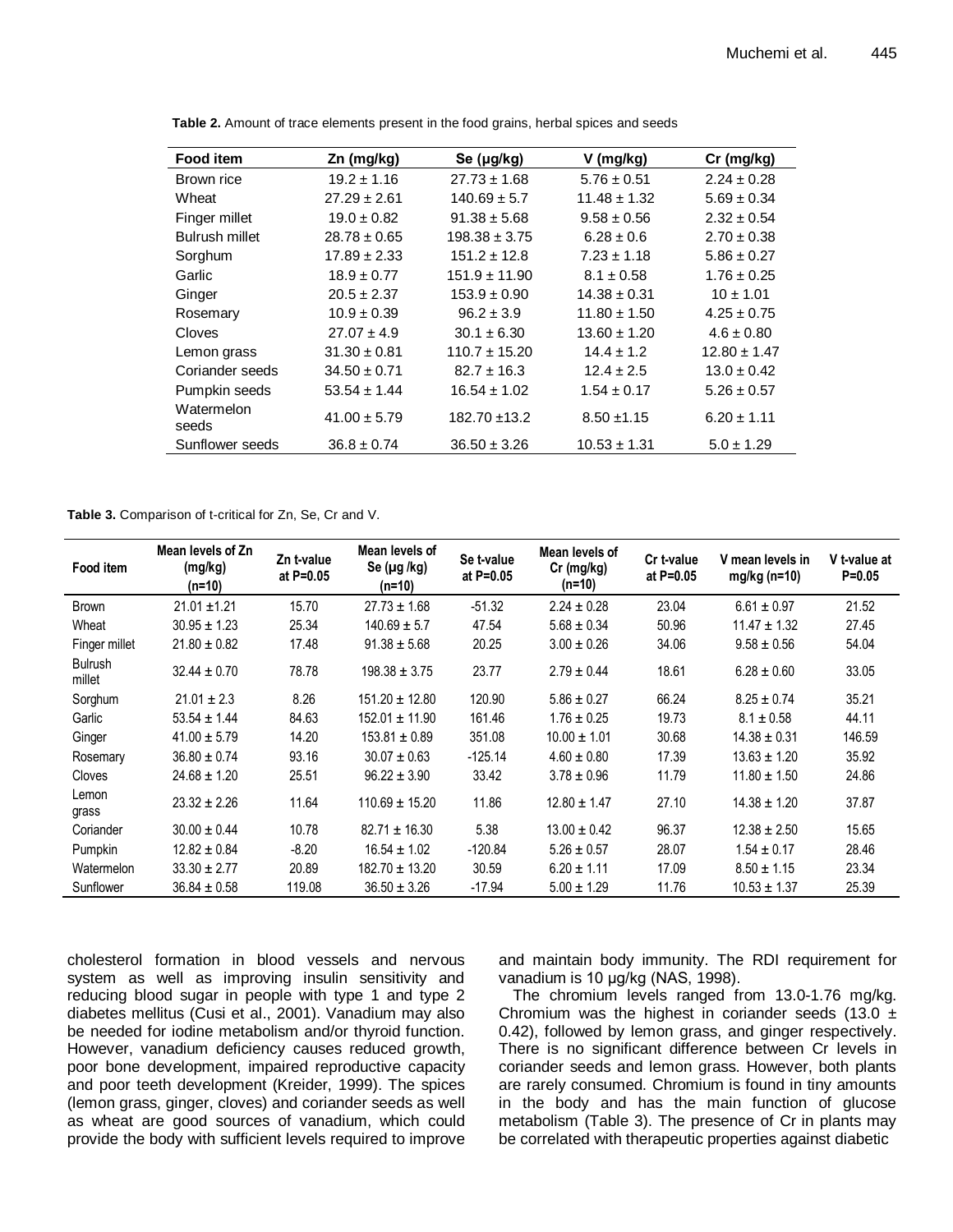and cardiovascular diseases (Perry, 1972). It has been shown to increase humoral and cell mediated immunity (Khangarot et al., 2002). Large amounts of Cr are found in adrenal glands, indicating its importance in the production of stress coping hormones. White blood cells contain Cr and this explains why one is susceptible to illness when under stress, and not able to consume enough of the mineral. Chromium activates vitamin C, and is therefore needed to reap the full benefit from it (Al Durtsch, 1999). Deficiency of Cr causes body fatigue, decrease in energy levels, muscle weakness, slow growth rate in children (Al Durtsh, 1999). Coriander seeds, lemon grass and ginger are good sources of chromium and their consumption could be encouraged to people with the symptoms of its deficiency. The RDI levels of chromium are 50-200 μg/kg (Kumpulainen et al., 1979). A diet of mixed food components would provide the body with the required daily intake (RDI) as indicated in Table 3. Some of the foods analysed in this study are readily available in the market and could be fed on people with compromised immunity.

## **Conclusion**

All the samples analyzed contained the four elements (Zn, Se, V and Cr). The amount varied from sample to sample. Seeds had the highest levels of zinc with pumpkin seeds having the highest level followed by watermelon seeds and sunflower seeds. Herbal spices had the highest level of vanadium with lemon grass and ginger leading. Bulrush millet was found to have the highest levels of Se followed by watermelon seeds, ginger, garlic and sorghum, respectively. Coriander seeds were found to have the highest levels of Cr followed by lemon grass and ginger respectively among others.

Consumption of whole food grains, herbal spices and fruit seeds should be encouraged as good sources of trace elements which boost the body immunity. Recently there have been increases in lifestyle diseases in Kenya such as diabetes, high blood pressure and cancers and considering the cost of treatment is prohibitive, good nutrition is wealth. It is therefore important to encourage people to consume whole grain foods (cereals, pasta, porridge) containing finger millet, bulrush millet, sorghum, brown rice, wheat as part of daily diet as they contain the essential elements and high in fiber. From the results obtained it can be concluded that a mixed diet, would provide the body with the required daily intake of the trace elements as indicated in (Table 3).

## **Conflict of interests**

The authors did not declare any conflict of interest.

## **ACKNOWLEDGMENTS**

This study was financially and materially supported by Government Chemist's Department and Mines and Geology Department. The authors are also grateful to the Department of Chemistry of Kenyatta University for material support.

### **REFERENCES**

- Al Durtsch (1999). Chromium deficiency diseases and good Nutrition, Nutrition Basic Home. Walton Feed Inc. pp. 1-2.
- American Cancer Society (2004). Selenium guide to complementary and alternative methods. Atlanta G.A. pp. 1-5.
- Bjelakovic G, Nikolova D, Simonetti R, Gluud C (2004) Antioxidant supplements for prevention of gastrointestinal cancers: a systematic review and meta-analysis. Lancet 364:1219-1228.
- Cohen N, Halberstam M, Shlimovich P, Chang C, Shamoon H, Rosseti L (1995). Oral Vanadyl Sulfate improves hepatic and peripheral insulin sensitivity in patients with non-insulin – dependent diabetes mellitus. J. Clin. Invest. 95:2501-2509.
- Coppinger R, Diamond A (2001). Selenium deficiency and human disease. In Selenium: Its Molecular Biology and Role in Human Health, [DL Hatfield, editor]. Dordrecht, The Netherlands: Kluwer Academic Publishers. pp. 219–233.
- Cusi K, Cukier S, DeFronzo R, Torres M, Puchulu F, Rdondo J (2001). Vanadyl sulfate improves hepatic and muscle insulin sensitivity in type 2 diabetes. J. Clin. Endocrinol. Metab. 86(3):1410-1417.
- Fox BA (1998). Food science- A chemical Approach' University of London Press Limited. p. 57.
- Guo J, Han C, Liu Y (2010). A Contemporary Treatment Approach to Both Diabetes and Depression by Cordyceps sinensis, Rich in Vanadium. Evid. Based Complement. Altern. Med. 7(3):387-9.
- Hambidge KM, Casey CE, Krebs NF (1986). Zinc .in: Mertz, W. Ed. Trace elements in human and animal nutrition  $5<sup>th</sup>$  ed., Orlando F A, Academic press Inc.; pp.1-137.
- Hambidge, M. (2000). Human zinc deficiency. J. Nutr. 130:1344S-1349S.
- Hawkes W, Turek P (2001). Effects of dietary selenium on sperm motility in healthy men. J. Androl. 22:764-772.
- Horwitz W (2001). Official methods of analysis,  $17<sup>th</sup>$  edition, Association of Official Analytical Chemist, (AOAC) international. 9: 1-19.
- Khan K, Khan M, Niamat R, Munir M, Fazar H, Mazari P, Seema N, Bashir T Kanwar A, Ahmed S (2011). Elemental content analysis of plants of genus ficus using atomic absorption spectrometer. Afr. J. Pharm. Pharmacol. 5 (3): 317-321.
- Khangarot B, Rathore R, Tripathi D (2002). Effects of chromium on humoral and cell mediated immune responses. J. Anim. Sci. 43(1):11-20.
- Kumpulainen JT, Wolf WR, Veillon C, Mertz W (1979). Determination of chromium in selected United States diets. J. Agric. Food Chem. 27:490-494.
- National Academy of Science (1998) Recommended dietary allowances. Washington, National Academy Press, 10th ed.: 713- 741.
- Official Methods of Analysis of AOAC International, 19th Edition (2012). Perry H (1972). Hypertension and true geochemical environments in relation to health and diseases. New York: Academic Press
- Prasad AS (1983). The role of zinc in gastro intestinal and liver disease. Clin. Gastrointest. 12:713-741.
- Rink L, Gabriel P (2000). Zinc and immune system. Proc. Nutr. Soc. 59 (4):541- 552.
- Samantha S(2008). Protective effects of vanadium against DMHinduced genotoxicity and carcinogenesis in rat colon: removal of O(6)-methylguanine DNA adducts, p53 expression, inducible nitric oxide synthase downregulation and apoptotic induction. Mutat. Res. 650 (2):123-131.
- Serfor-Armah Y, Nyarko B, Akaho E, Kyere A, Osae S, Oppong B